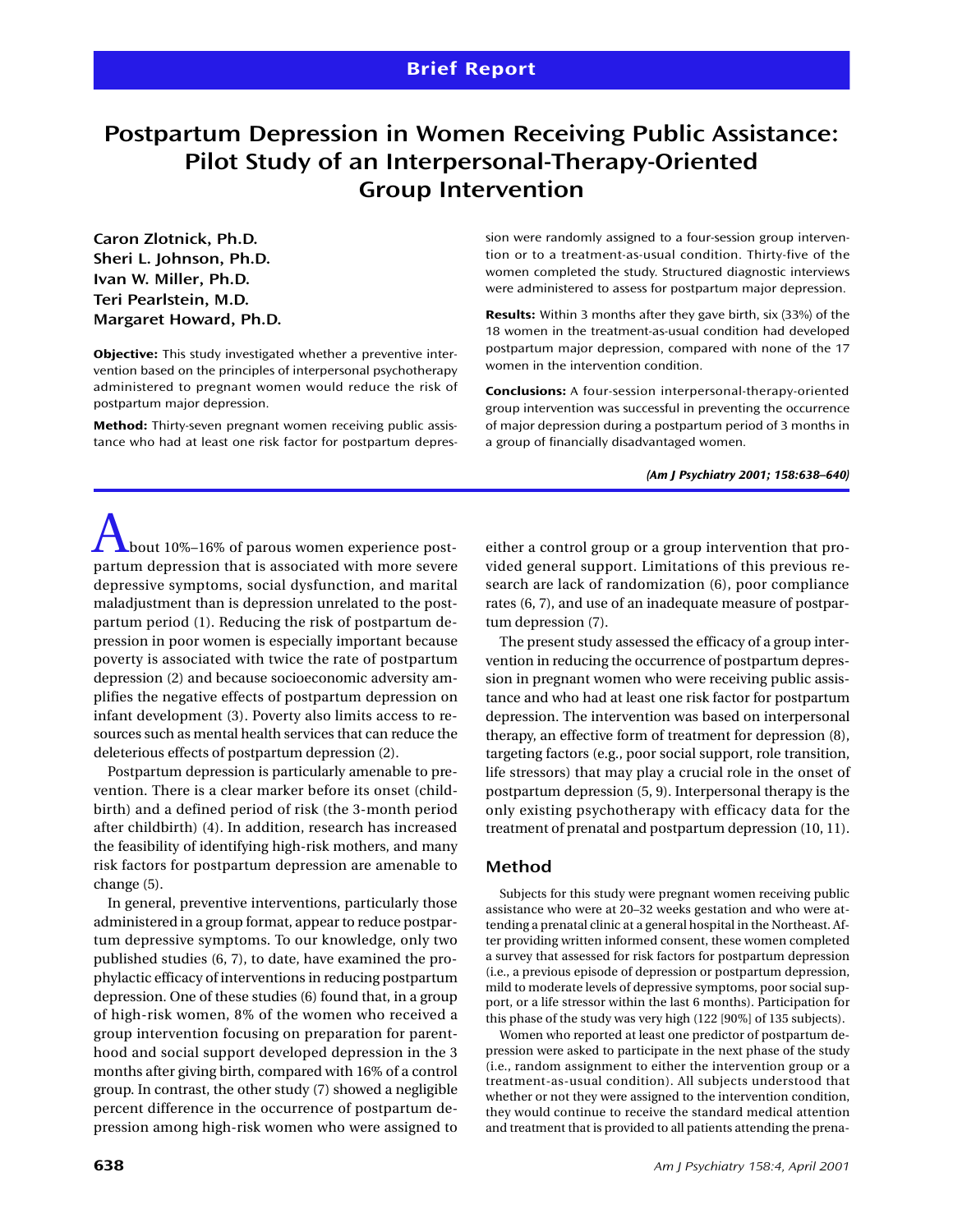**TABLE 1. Presence of Risk Factors in 35 Pregnant Women at Risk for Postpartum Depression Before Random Assignment to an Interpersonal-Therapy-Oriented Group Intervention or Treatment as Usual**

|                                 | Intervention<br>$(N=17)$ |               | Treatment as<br>Usual $(N=18)$ |               |
|---------------------------------|--------------------------|---------------|--------------------------------|---------------|
| Risk Factor                     | N                        | $\frac{0}{0}$ | N                              | $\frac{0}{0}$ |
| Previous history of depression  | 12                       | 71            | q                              | 50            |
| Poor social support             | 8                        | 47            | q                              | 50            |
| Beck Depression Inventory score |                          |               |                                |               |
| above 10                        | 12                       | 71            | 8                              | 44            |
| Recent stressful event          | 15                       | 88            | 14                             | 78            |

tal clinic, irrespective of participation or refusal of participation in the research protocol.

Fifty percent of the women who were eligible (41 of 82 subjects) consented to participate in this phase of the study. Patients who met criteria for current major depression as determined by the depression module of the nonpatient version of the Structured Clinical Interview for DSM-IV (SCID) (12), were excluded from the study (N=4). The final study group included 37 women. After completion of the preintervention assessments, subjects were randomly assigned to one of the conditions. At any one time, each condition consisted of four to six women.

Before and after the intervention or treatment as usual, all subjects completed a Beck Depression Inventory (13) to assess the degree of depressive symptoms. At 3 months postpartum, all subjects were assessed for postpartum depression for the previous 3 months with the depression module of the SCID (12).

Briefly, the intervention, Survival Skills for New Moms, involved four 60-minute group sessions over a 4-week period. The first session consisted of a rationale for the program and psychoeducation on "baby blues" and postpartum depression. The second session focused on identifying role transitions, changes associated with role transitions, and goals for successfully managing role transitions, with an emphasis on transition to motherhood. The third session was concerned with setting goals, developing supports, and identifying potential interpersonal conflicts, especially once the baby was born. The fourth session taught skills for resolving interpersonal conflicts and reviewed the main themes of the intervention. Handouts based on the material presented in each session were given as well as session-related homework assignments.

The majority of the women (N=15, 88%) attended at least three of the four sessions. Only one woman from the intervention group and one woman from the treatment-as-usual condition dropped out of the study.

# **Results**

Of the 35 women who completed the study, 16 (46%) were Caucasian, 27 (77%) were single, and 27 (77%) had completed high school. The mean age of the subjects was 23.4 (SD=4.41, range=18–38). The mean preintervention Beck Depression Inventory score was 11.06 (SD=6.84), and the mean number of risk factors for postpartum depression was 2.60 (SD=1.90). Table 1 shows the number of women in each condition who reported presence of the different risk factors. There were no significant differences between these two groups on any demographic variables, number of risk factors, number of children, or parity. In addition, there were no significant differences between the two groups on any of the risk factors, namely, presence of a previous episode of depression, experience of a recent **TABLE 2. Changes in Depression Symptom Scores Before and After Random Assignment to an Interpersonal-Therapy-Oriented Group Intervention or Treatment as Usual and Depression Status at 3 Months Postpartum for 35 Women at Risk for Postpartum Depression**

| Measure                            | Intervention<br>$(N=17)$ |      | Treatment as<br>Usual $(N=18)$ |     |
|------------------------------------|--------------------------|------|--------------------------------|-----|
|                                    | Mean                     | SD   | Mean                           | SD  |
| Beck Depression Inventory score    |                          |      |                                |     |
| Before intervention                | 13.0                     | 6.9  | 9.2                            | 6.5 |
| After intervention                 | 8.4                      | 7.8  | 11.3                           | 4.8 |
|                                    | N                        | $\%$ | N                              | %   |
| Reliable improvement after         |                          |      |                                |     |
| intervention <sup>a</sup>          | 6                        | 35   | $\mathcal{P}$                  | 11  |
| Postpartum depression <sup>b</sup> | 0                        | 0    | 6                              | 33  |

<sup>a</sup> Level of functioning within range of functional population. The pre-post test change score necessary for a reliable change index= 1.96 (14) using 0.86 as the Beck Depression Inventory reliability and 8.10 as the standard deviation (15).

<sup>b</sup> According to the major depression module of the nonpatient version of the Structured Clinical Interview for DSM-IV (12) for the 3 month postpartum period.

life stressor, poor social support, or level of depressive symptoms.

The change in Beck Depression Inventory scores before and after the intervention for the 17 women in the intervention group was significantly greater than that for the 18 women who received treatment as usual (t=3.50, df=33, p= 0.001). Table 2 shows the mean pre- and postintervention scores, the percent of women with reliable improvement (i.e., those whose level of functioning moved within the range of the functional population after the intervention), and the number of women who met criteria for major depression within the 3-month postpartum period.

To calculate a reliable change index and cutoff score for the Beck Depression Inventory, we obtained a reliability estimate and descriptive statistics for the functional distribution of the Beck Depression Inventory from published studies (15, 16). As recommended by Jacobson and Truax (14), the reliable change index was greater than 1.96. A chisquare showed that women in the intervention group were significantly less likely to develop postpartum depression than were those in the treatment-as-usual group (p=0.02, Fisher's exact test) (Table 2). Three of the women who developed postpartum depression had a previous history of depression. The study found that a history of depression, initial level of depressive symptoms, and primiparous status were not significantly related to the presence of postpartum depression.

### **Discussion**

This preliminary study found that, in a group of financially disadvantaged women at risk for postpartum depression, a four-session antepartum group intervention prevented the occurrence of major depression within the 3-month postpartum period. However, 33% of the women who received treatment as usual reported postpartum major depression. It is possible that a longer follow-up period